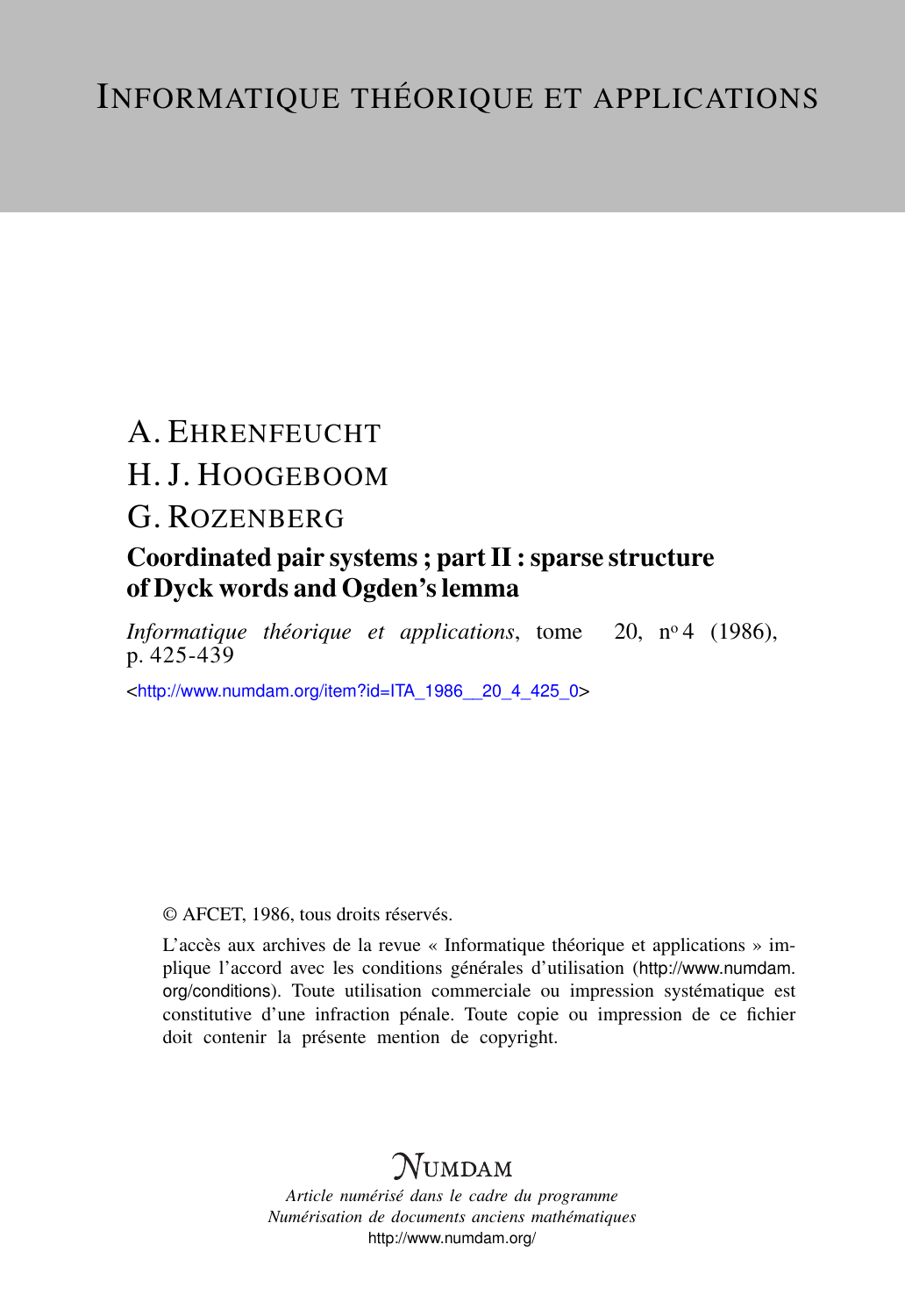Informatique théorique et Applications/Theoretical Informaties and Applications (vol. 20, n° 4, 1986, p. 425 à 439)

### **COORDINATED PAIR SYSTEMS; PART II: SPARSE STRUCTURE OF DYCK WORDS AND OGDEN'S LEMMA (\*)**

by A. Ehrenfeucht  $(1)$ , H. J. Hoogeboom  $(2)$  and G. Rozenberg  $(1, 2)$ 

Communicated by J. BERSTEL

Abstract. - *In this paper we continue the investigation of the structure of computations in cp Systems which was initiated in Part I of this paper. Hère again our main combinatorial tooi is the structure of Dyck words {and the Exchange Theorem). However in this paper we investigate the "sparse structure" of Dyck words (Le., the structure of sparse subworks of Dyck words) and use our results about this sparse structure to dérive Ogden's pumping lemma for context-free languages.*

Résumé. - *Dans cet article, nous poursuivons V'étude de la structure des calculs dans les systèmes cp, étude commencée dans la première partie de cet article. A nouveau, notre outil combinatoire principal est la structure des mots de Dyck (et le théorème d'échange). Ici, nous étudions la « structure dispersée » des mots de Dyck (L e. la structure de sous-mots fractionnés de mots de Dyck) et nous employons nos résultats sur cette structure pour obtenir le lemme d'itération d'Ogden pour les langages algébriques.*

#### **INTRODUCTION**

The aim of this paper is to present the results of an investigation which continues the line of research initiated in [EHR1], [EHR2] and [EHR3]. We continue the investigation of the structure of computations in cp systems and again (as in Part I of this paper) our main combinatorial tools are results on the combinatorial structure of *Dyck words.* Now however we are interested in the structure of *sparse subwords* of Dyck words. We obtain a number of results concerning this "sparse structure" of Dyck words (Section 1) and then

<sup>(\*)</sup> Received May 1985, revised February 1986.

<sup>&</sup>lt;sup>(1)</sup> University of Colorado, Department of Computer Science, Boulder, CO 80309, U.S.A.

<sup>&</sup>lt;sup>(2</sup>) Institute of Applied Mathematics and Computer Science, University of Leiden, Leiden, The Netherlands.

Informatique théorique et Applications/Theoretical Informaties and Applications 0296-1598 86/04 425 15/\$3.50/ Gauthier-Villars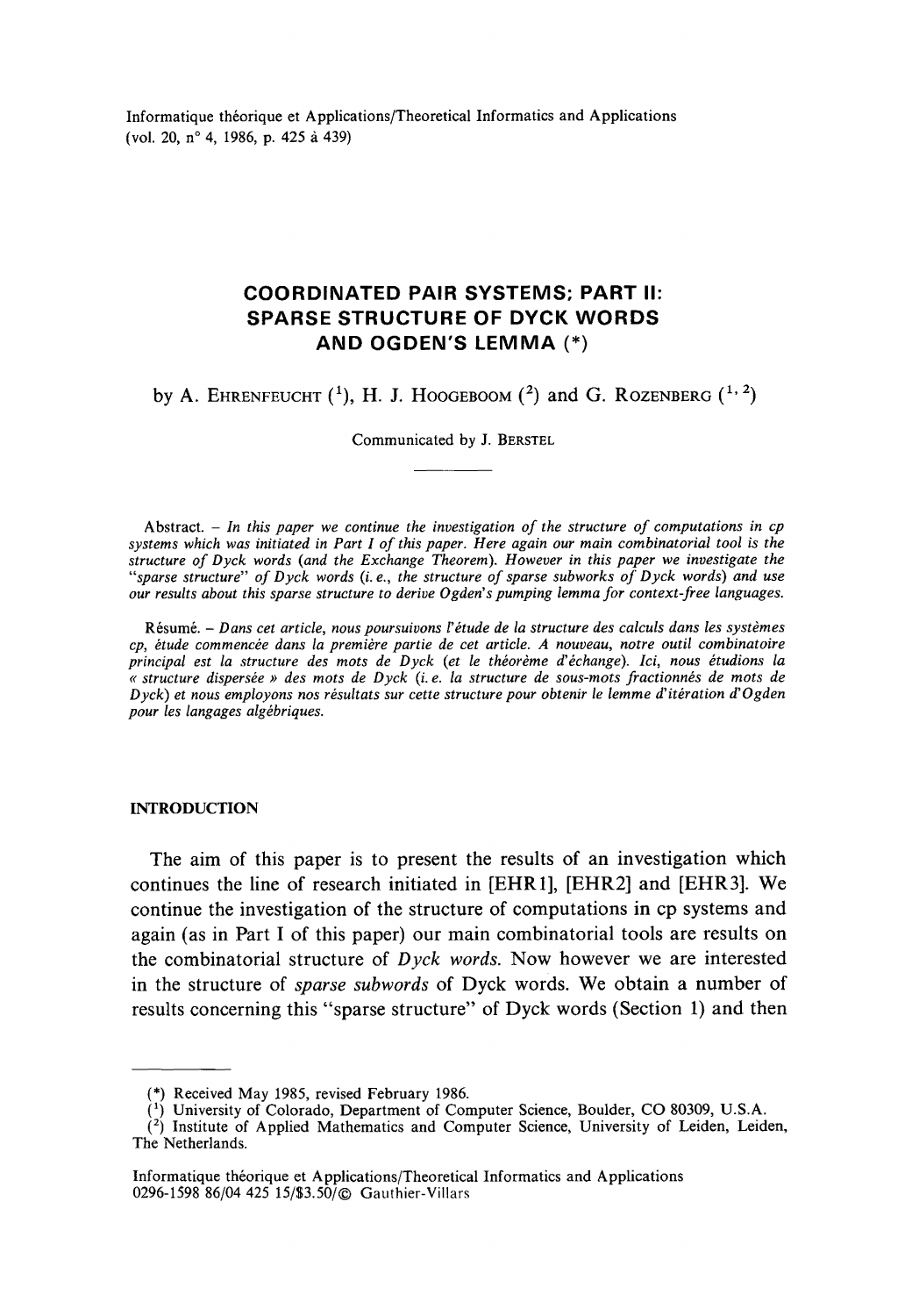combine these results with the Exchange Theorem (given in [EHR2]) to prove Ogden's pumping lemma for context-free (i. e., cp) languages *(see,* e. g., [O], [H]).

#### **0. PRELIMINARIES**

We assume the reader to be familiar with Part I of this paper [EHR3]; we use without recalling terminology, notation and results from there. If we refer to a result (or a definition) from Part I, then we precede its reference number by I-hence, e. g., Lemma 1.2.1 refers to Lemma 2.1 from Part I.

In considérations of this paper we will often embed a given word as a sparse subword in another word. Hence we need the following technical notion.

DEFINITION 0.1: Let  $U=(i_1, i_2, \ldots, i_n)$  be a support in a word w. The *U-embedding,* denoted  $\varphi_{U}$ , is the bijection from { 1, 2, . . ., *n* } onto *U* defined by  $\varphi_U(t) = i_t$  for  $1 \le t \le n$ .

If  $U = (i_1, i_2, \ldots, i_n)$  is a support in a word w and  $V=(j_1, j_2, \ldots, j_m) \subseteq \{1, 2, \ldots, n\}$ , then following the usual convention we use  $\varphi_U(V)$  to denote  $(\varphi_U(j_1), \ldots, \varphi_U(j_m))$ . Moreover, if  $\kappa = V_1, \ldots, V_m$  is a sequence of subsets of  $\{1, \ldots, n\}$ , then we use  $\varphi_{ij}(\kappa)$  to denote the sequence  $\varphi_U(V_1), \ldots, \varphi_U(V_m).$ 

#### **1. SPARSE SUBWORDS IN DYCK WORDS**

In this section we investigate the structure of sparse subwords in Dyck words. We start by introducing a number of basic notions that formalize such a structure.

DEFINITION 1.1. Let U be a support in  $w \in D_{\Sigma}$ .

(1) U is *w-complete* if, for every *w*-nested pair  $(i, j)$ ,  $i \in U$  if and only if  $j \in U$ .

(2) The *w-completion of U,* denoted by *cplw(U),* is the set

 $cpl_w(U) = \bigcup \{p\mid p \text{ is a w-nested pair with } p \cap U \neq \emptyset\}.$ ш

It should be obvious that  $cpl_w(U)$  is w-complete for any support U in w.

The following is an easy observation concerning  $D_{\Sigma}$ .

Informatique théorique et Applications/Theoretical Informaties and Applications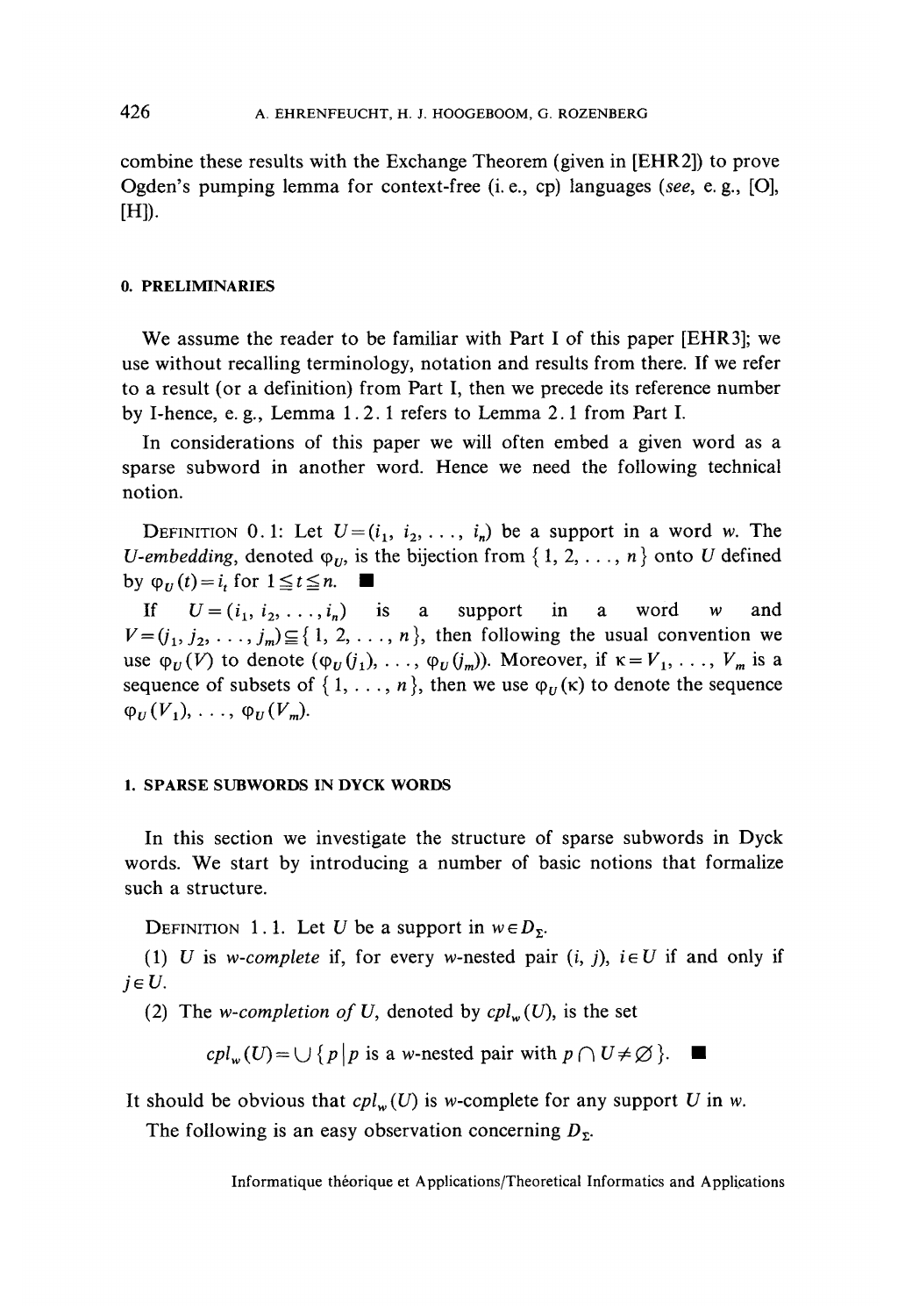LEMMA 1.1: Let  $w \in D_{\Sigma}$  and let  $u=w(U)$  for some w-complete support U in w. Then  $u \in D_{\Sigma}$ . Moreover, if p is a u-nested pair, then  $\varphi_U(p)$  is w-nested. If  $\kappa$ *is a w-chain, then*  $\varphi_U(\kappa)$  *is a u-chain.*  $\blacksquare$ 

The following example shows that even balanced pairs are not preserved under  $\varphi_U$  (where U is a w-complete support) and consequently that  $\varphi_U$  does not preserve cochains.

*Example* 1.1: Let  $w = ab\hat{b}\hat{a}ab\hat{a}ab\hat{b}\hat{b}\hat{a}$  and let  $U = \{2, 3, 5, 7, 10, 14\}$ .

Then *U* is a w-complete support.

w and  $u = w(U)$  have the following nested structures.



 $\kappa_1$  = (3,6), (4,5) is a *u*-chain and  $\varphi_U(\kappa_1)$  = (5,14), (7,10) is a *w*-chain.

On the other hand,  $p = (1,6)$  is u-balanced, but the corresponding pair  $\varphi_U(p) = (2,14)$  is not w-balanced.

Consequently  $\kappa_2 = (1,2)$ , (3,6) is a u-cochain, while  $\varphi_U(\kappa_2) = (2,3)$ , (5,14) is not a *w*-cochain.

This example motivates the following notion.

DEFINITION 1.2: Let U be a *w*-complete support in  $w \in D_{\Sigma}$  and let  $u = w(U)$ . *U* is *w-proper* if  $\varphi$ <sup>*v*</sup> ( $\kappa$ ) is a *w*-cochain for every *u*-cochain  $\kappa$ .

The following result is obvious.

LEMMA 1.2: Let  $w \in D_{\Sigma}$  and let U be a w-complete segment in w. Then U is *w-proper.* •

*Example* 1.1 (continued):

*U={2,* 3, 5, 7, 10, 14} is not w-proper.

Let  $V = \{1, 2, 3, 4, 5, 7, 10, 14\}$ . Then V is w-proper.

The next result shows that, for a *w*-proper support  $U$ ,  $\varphi_U$  preserves balanced pairs.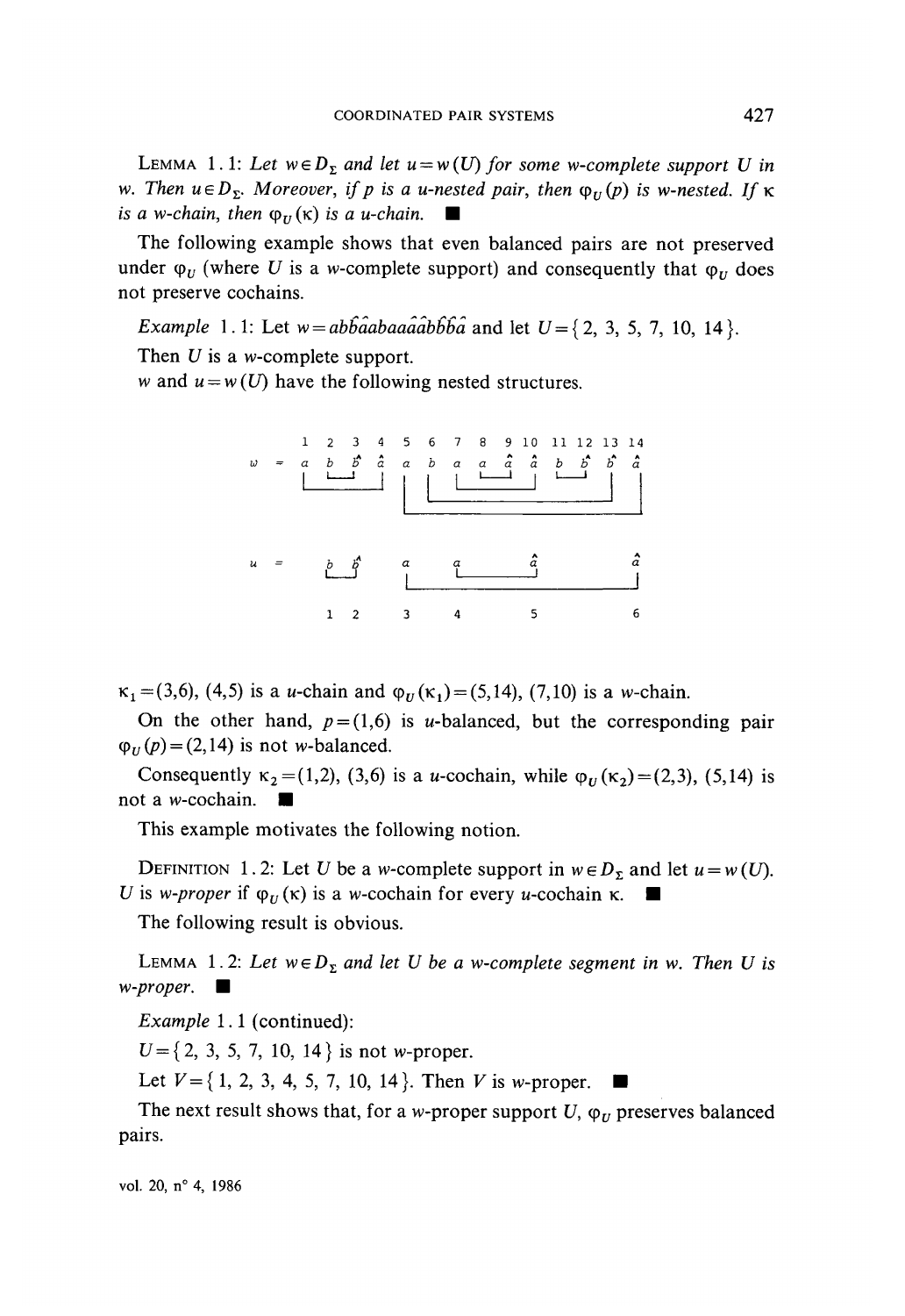LEMMA 1.3: Let U be a w-proper support in  $w \in D_{\Sigma}$  and let  $u = w(U)$ . If p is *a u*-balanced pair, then  $\varphi_{\scriptscriptstyle U}(p)$  is w-balanced.

*Proof:* Let  $p = (i, j)$  be a *u*-balanced pair.

If p is u-nested, then  $\varphi_{U}(p)$  is w-nested and so our lemma clearly holds.

If p is not u-nested, then there exist occurrences  $j_1$  and  $i_1$  such that  $\kappa = (i, j_1), (i_1, j)$  is a *u*-cochain. Since *U* is *w*-proper,  $\varphi_U(\kappa)$  is a *w*-cochain. Consequently  $(\varphi_U(i), \varphi_U(j)) = \varphi_U(p)$  is a *w*-balanced pair.  $\blacksquare$ 

In order to extend arbitrary supports to proper ones we need the following notions.

DEFINITION 1.3: Let U be a support in  $w \in D_{\Sigma}$  and let  $p = (i, j)$ ,  $p_1 = (i_1, j_1)$ be two w-nested pairs.

(1) *p* is *U-relevant* if  $\{i, i+1, \ldots, j\} \cap U \neq \emptyset$ .

*u* (2) *p* and  $p_1$  are *U-equivalent*, denoted by  $p \equiv p_1$ , if

$$
\{i, i+1, \ldots, j\} \cap U = \{i_1, i_1+1, \ldots, j_1\} \cap U. \quad \blacksquare
$$

We use  $[p]_U$  to denote the equivalence class of p with respect to  $\equiv$ ; that is the set of all w-nested pairs  $U$ -equivalent with  $p$ .

If *p* is *U*-relevant, then clearly  $[p]_U$  consists of *U*-relevants pairs; we say then that  $[p]_U$  is *U-relevant*. The set of w-nested pairs that are not *U*-relevant *u* forms an equivalence class of  $\equiv$ .

*Example* 1.1 (continued):

(6, 13) is *U*-relevant because  $\{6, 7, \ldots, 13\} \cap U = \{7, 10\}.$ 

 $(7, 10)$  and  $(6, 13)$  are U-equivalent w-nested pairs because also  $\{7, 8, \ldots, 10\} \cap U = \{7, 10\}.$ 

*u*  $(8, 9)$  and  $(11, 12)$  are not U-relevant and consequently  $(8, 9) \equiv (11, 12)$ .  $[(7, 10)]_{U} = \{(6, 13), (7, 10)\}\$ and  $[(8, 9)]_U = \{(8, 9), (11, 12)\}\.$ 

LEMMA 1.4: Let U be a support in  $w \in D_{\Sigma}$ . The elements of a U-relevant *u équivalence class of = form a w-chain.*

*Proof:* Let  $(i_1, j_1)$  and  $(i_2, j_2)$  be two different U-equivalent w-nested pairs. We may assume that  $i_1 < i_2$ .

Then either  $i_1 < i_2 < j_2 < j_1$  or  $i_1 < j_1 < i_2 < j_2$ .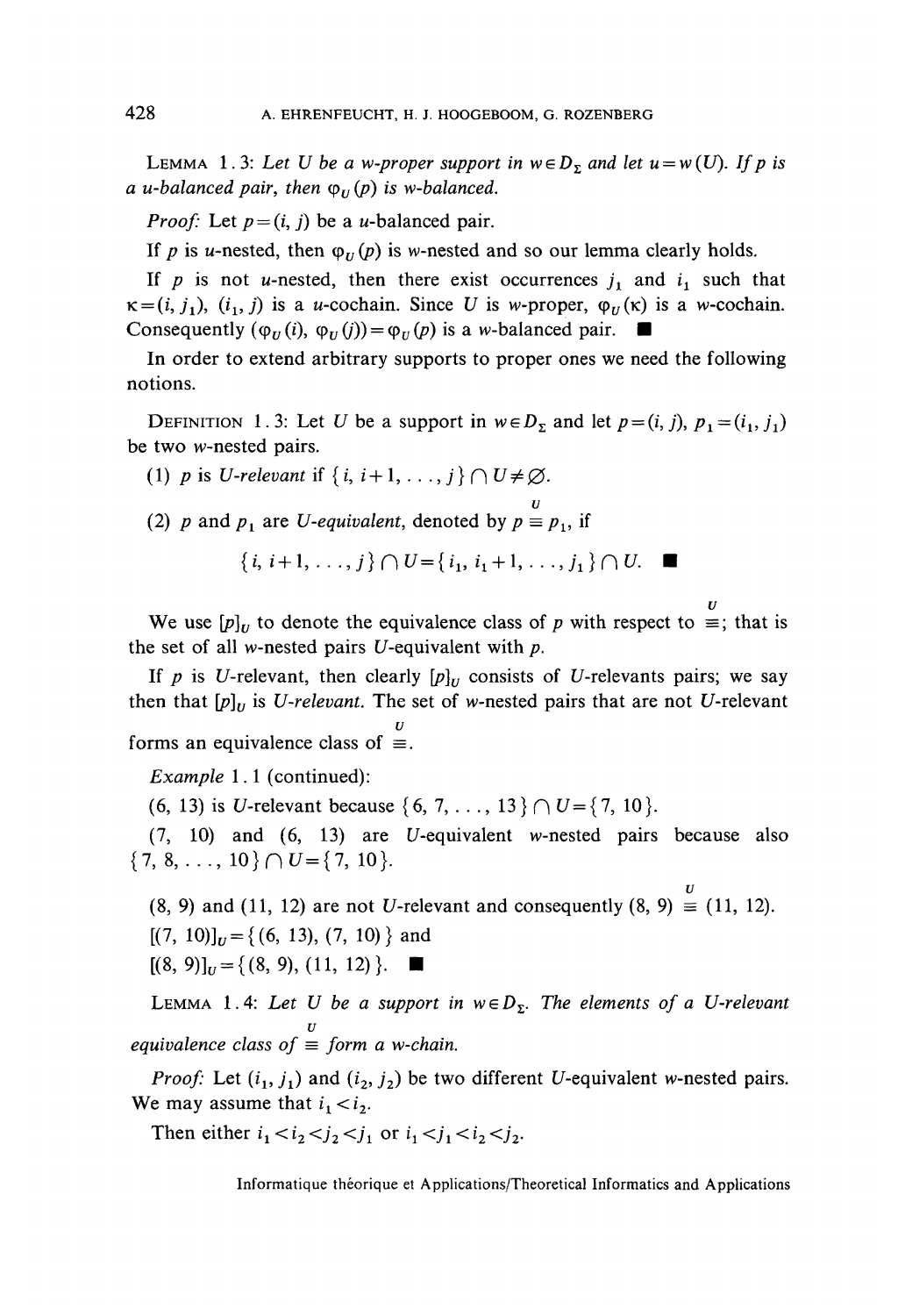Assume that the latter (i. e., the "or" case) holds.

Then 
$$
\{i_1, i_1 + 1, ..., j_1\} \cap \{i_2, i_2 + 1, ..., j_2\} = \emptyset
$$
. Consequently, since  
\n
$$
(i_1, j_1) \equiv (i_2, j_2), \{i_1, i_1 + 1, ..., j_1\} \cap U = \{i_2, i_2 + 1, ..., j_2\} \cap U = \emptyset.
$$

This implies that  $(i_1, j_1)$  and  $(i_2, j_2)$  are not U-relevant.

Thus, if we have two U-relevant w-nested pairs that are U-equivalent, then the former (i. e., the "either" case) holds: one pair lies within the other. It is now easy to see that a set of U-relevant U-equivalent w-nested pairs forms a  $w$ -chain.

Let  $\kappa = p_1, \ldots, p_m$  be a w-chain. Then we write out  $(\kappa) = p_1$ ; hence *out*  $(\kappa)$ denotes the outer pair of k. Moreover, somewhat informally, we will use the notation *out* ( $[p]_U$ ) to denote *out* ( $\kappa$ ) where  $\kappa$  is the chain consisting of the elements of  $[p]_U$  (see the above lemma).

DEFINITION 1.4: Let  $w \in D_2$  and let U be a support in w. The *extension of U* (in w), denoted  $ext_w(U)$  is a support in w defined by

 $ext_w(U) = cpl_w(U) \cup \{out([p]_U)|p \text{ is a } U\text{-relevant } w\text{-nested pair}\}.$ 

Note that the extension of a support U in  $w \in D_{\Sigma}$  is w-complete. Furthermore, w-nested pairs contained in  $ext_w(U)$  are U-relevant.

*Example* 1.1 (continued):

For  $U = \{2, 3, 5, 7, 10, 14\}$  we have the following U-relevant classes:  $\{(1, 4), (2, 3)\}, \{(5, 14)\}\$ and  $\{(6, 13), (7, 10)\}.$ 

Hence *extw(U) = UU(lA)U(59* 14) U (6, 13) = {1, 2, 3, 4, 5, 6, 7, 10, 13, 14 }.  $\blacksquare$ 

LEMMA 1.5: Let U be a support in  $w \in D_{\Sigma}$  and let  $V = ext_{w}(U)$ . Then

(1)  $U \subseteq V$ ,

(2) if  $p = (i, j)$  is a w-nested pair such that  $p \subseteq V-U$ , then  $\{i+1, i+2, \ldots, j-1\} \cap U \neq \emptyset$ , and

(3) if  $\kappa = (i_1, j_1), (i_2, j_2)$  is a w-chain such that  $(i_1, j_1) \cup (i_2, j_2) \subseteq V - U$ , then either  $\{i_1+1, i_1+2, ..., i_2-1\} \cap U \neq \emptyset$ ,

or  $\{j_2+1, j_2+2, \ldots, j_1-1\} \cap U \neq \emptyset$ .

Proof: (1) Obvious.

(2)  $V = ext_w(U)$  contains only *U*-relevant pairs. Hence  $\{i, i+1, \ldots, j\} \cap U \neq \emptyset$ , but  $(i, j) \cap U = \emptyset$  and consequently  $\{i+1,\ldots,j-1\}\cap U\neq\emptyset.$ 

(3)  $(i_1, j_1) \cap U = \emptyset$  and  $(i_2, j_2) \cap U = \emptyset$ .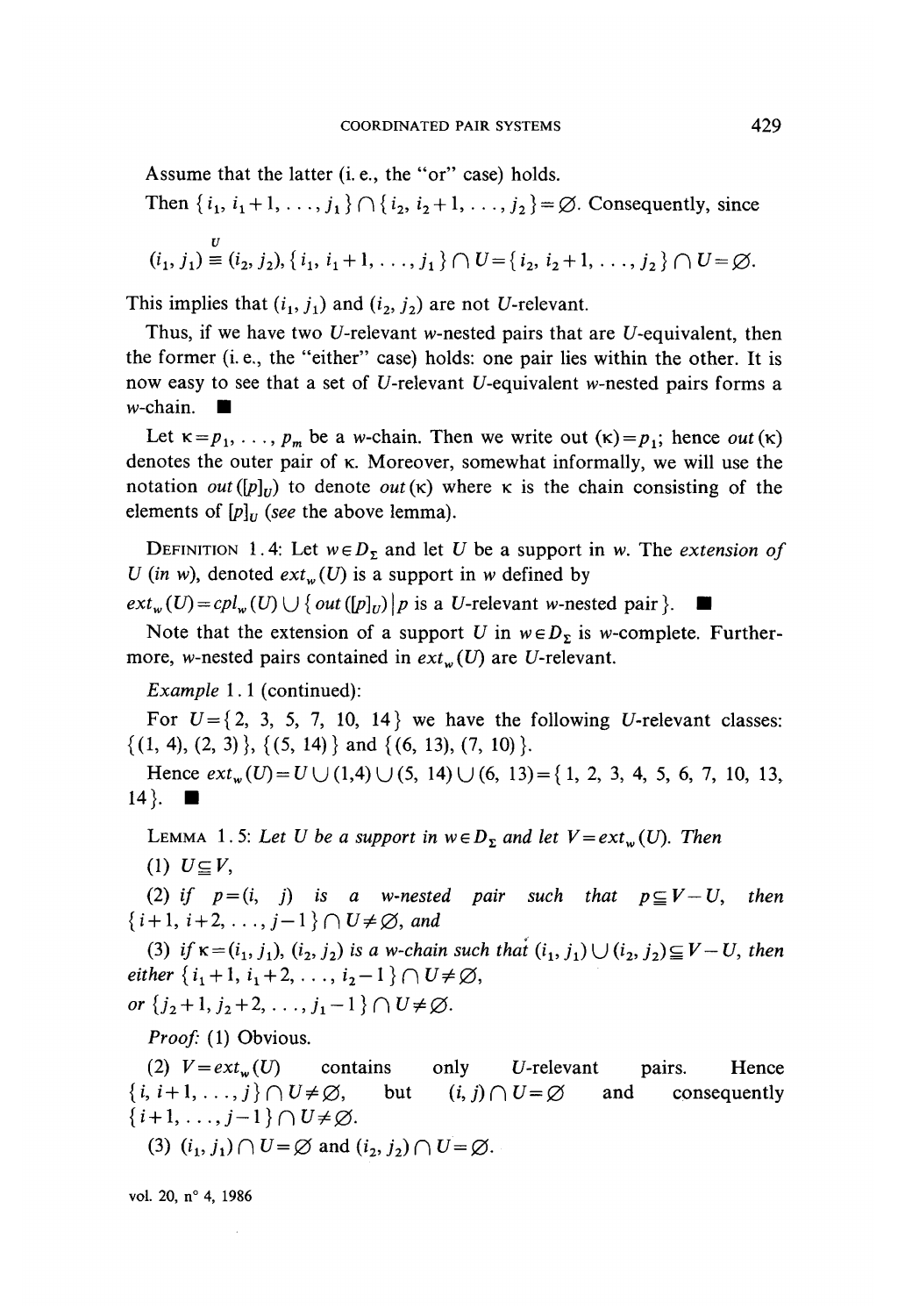If moreover both

 $\{i_1 + 1, i_1 + 2, \ldots, i_2 - 1\} \cap U = \emptyset$  and  $\{j_2 + 1, \ldots, j_1 - 1\} \cap U = \emptyset$ ,

then  $(i_1, j_1)$  and  $(i_2, j_2)$  are U-equivalent.

Since  $(i_1, j_1) \cap U = \emptyset$ ,  $(i_1, j_1)$  was added in the extension so we have  $(i_1, j_1) = out$  ([ $(i_1, j_1)$ ]<sub>U</sub>).

Analogously we conclude that  $(i_2, j_2) = out$  ( $[(i_2, j_2)]$ *vi*).

But  $[(i_1, j_1)]_U = [(i_2, j_2)]_U$  and consequently  $(i_1, j_1) = (i_2, j_2)$ ; a  $contradiction. \blacksquare$ 

We are now able to prove our main resuit concerning the extension of a support in a word.

LEMMA 1.6: Let U be a support in  $w \in D_{\Sigma}$ . Then  $V = ext_{w}(U)$  is w-proper.

*Proof.* Let  $v = w(V)$  and let  $\kappa$  be a v-cochain. In order to prove the lemma we have to show that  $\varphi_V(\kappa)$  is a w-cochain.

Assume to the contrary that  $\varphi_V(\kappa)$  is not a w-cochain.

This implies that there are two w-nested pairs  $(i_1, j_1)$  and  $(i_2, j_2)$  in  $\varphi_K(\kappa)$ with  $j_1 < i_2$  such that  $(i_1, j_2)$  is not w-balanced.

Hence there has to exist a w-nested pair  $(i_0, j_0)$  such that either

 $i_1 < j_1 < i_0 < i_2 < j_2 < j_0$  or  $i_0 < i_1 < j_1 < j_0 < i_2 < j_2$ .

Since these two cases are symmetrie we diseuss only the former one (leaving the latter one to the reader).

Thus assume  $i_1 < j_1 < i_0 < i_2 < j_2 < j_0$  for some w-nested pair  $(i_0, j_0)$ .

The pair  $(i_0, j_0)$  is U-relevant because  $(i_2, j_2)$  is U-relevant. So  $(i, j)$ = *out*  $([(i_0, j_0)]_U)$  is a well-defined w-nested pair.  $(i, j) \subseteq ext_w(U) = V$ . Since  $(i_1, j_1)$  is U-relevant,  $\{i_1, i_1+1, \ldots, j_1\} \cap U \neq \emptyset$ . This implies that  $i \geq j_1$ , because by definition  $(i, j)$  is U-equivalent with  $(i_0, j_0)$ .

Hence we have found  $(i_1, j_1, i, i_2, j_2, j) \subseteq V$  for some w-nested pairs  $(i_1, j_1)$ ,  $(i_2, j_2)$  and  $(i, j)$ . This contradicts our assumption that  $(\varphi_V^{-1}(i_1), \varphi_V^{-1}(j_1))$ and  $(\varphi_V^{-1}(i_2), \varphi_V^{-1}(j_2))$  are nested pairs in a v-cochain  $\kappa$ .

Consequently  $\varphi_V(\kappa)$  is a *w*-cochain for every v-cochain  $\kappa$ .

#### 2. A *SPARSE* **PROOF OF OGDENS LEMMA**

The Exchange Theorem given in [EHR2] has turned out to be very useful in Part I of this paper; it will also play a crucial rôle in the present part.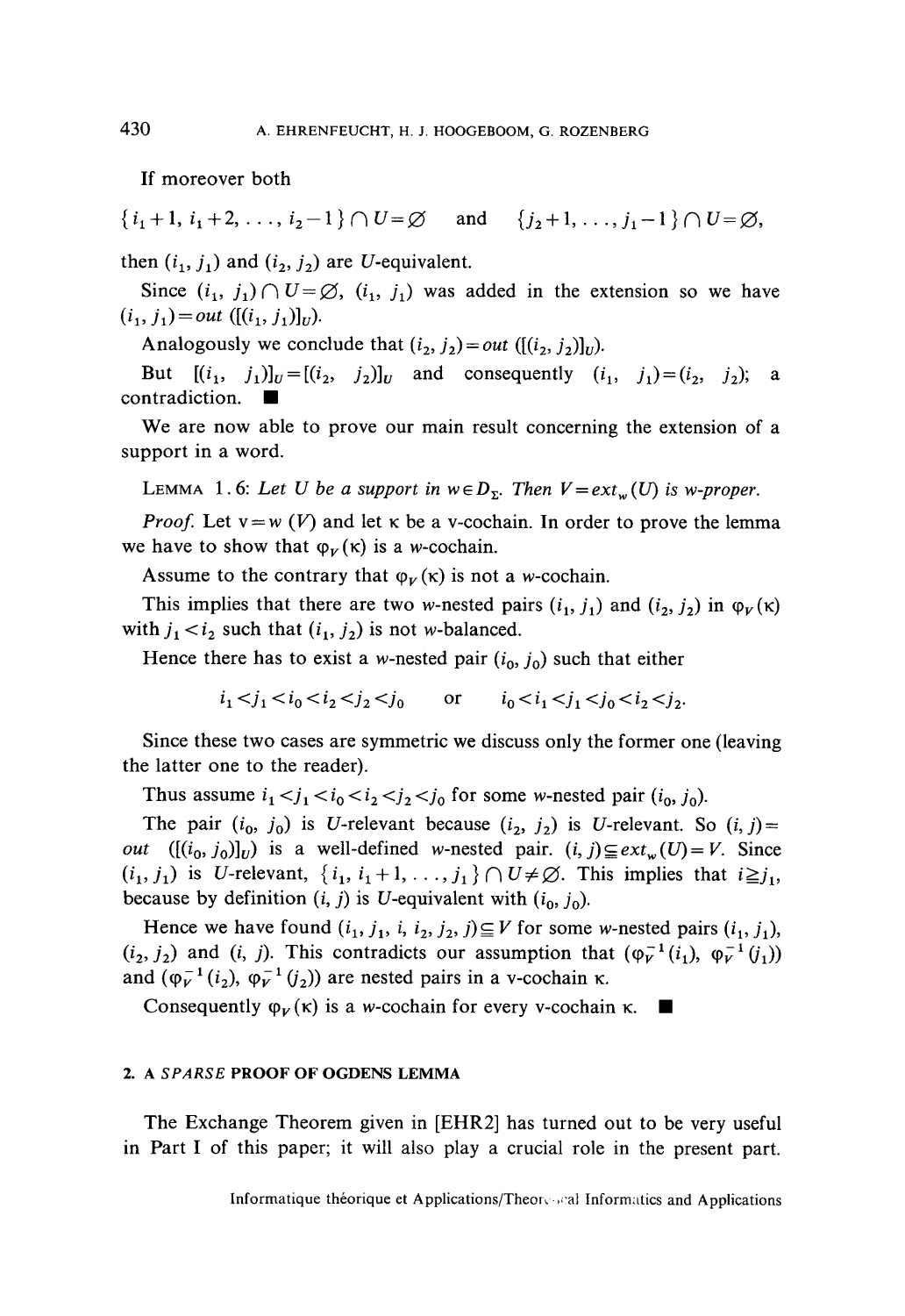Our basic techniques are the same as before. We use Lemma I.4.2 to relate balanced pairs in the weak description of a computation to equivalent pieces in its trail. We can "pump" these pieces using the Exchange Theorem. Lemma 1.4.1 is used to establish a relationship between occurrences in the result of a computation and occurrences of right letters in its weak description.

Since Odgen's Lemma deals with "special" occurrences in a word of a context-free language, now we are not interested in all occurrences but rather in "special" subsets of these letters. In dealing with these subsets the results on the sparse structure of Dyck words presented in the previous section become important. They enable us to embed properly "special" balanced pairs in the weak description of a computation.

THEOREM 2.1 (Ogden's Lemma): *Let Kbe a context-free language over an alphabet*  $\Theta$ . Then there exists a constant  $d \in \mathbb{N}^+$  such that, for every  $w \in K$  and *every*  $\Delta \subseteq f_s(w)$  *with*  $\#\Delta \ge d$ *, there exist segments*  $U_1 < U_2 < U_3 < U_4 < U_5$ *satisfying*

**5** (i)  $f_s(w) = \bigcup U_i$ 

(ii) either  $U_1$ ,  $U_2$  and  $U_3$  contain elements from  $\Delta$  or  $U_3$ ,  $U_4$  and  $U_5$  contain *éléments from* A,

- (iii)  $U_2 \cup U_3 \cup U_4$  contains at most d elements from  $\Delta$ , and
- (iv)  $w_1w_2^nw_3w_4^nw_5 \in K$  for every  $n \in \mathbb{N}$ , where  $w_i = w(U_i)$  for all  $1 \le i \le 5$ .

*Proof:* Let  $G = (G_1, G_2, R)$  be a real-time cp system computing  $K = L(G)$ , where  $G_1 = (\Sigma_1, P_1, S_1, \Theta)$  and  $G_2 = (\Sigma_2, P_2, S_2)$ .

Let  $d = 4(2r^2)^{(5r^2)}$ , where  $r = # \Gamma(G)$ . We will show that the theorem holds for this choice of *d.*

Thus consider a word  $w \in K$  and a set  $\Delta \subseteq f_s(w)$  of occurrences in w such that  $\#\Delta \geq d$ . Then let  $\rho$  be a successful computation in G such that  $res(\rho) = w$ and let  $\alpha = \text{trl}(\rho)$ ,  $\xi = \text{wdes}(\alpha)$ . As usual, we consider  $\alpha$  to be a  $\Gamma(G)$ -coloring of  $\xi$ ;  $\alpha$  maps every occurrences in  $fs(\alpha) = fs(\xi)$  to an element of  $\Gamma(G)$ . Then of course, *ind*  $(\alpha) = r$ .

G is a real-time cp system, thus every occurrence  $k$  of a right letter in  $\xi$ corresponds in a natural way to an occurrence of a letter-ctb  $(\alpha(k))$ -in *w* (see Lemma 1.4.1). This correspondence is described by the V-embedding  $\varphi_V$ , where  $V = \{k \in f_s(\xi) | \xi(k) \in \hat{\Sigma}_2\}$  is the set of occurrences of right letters in  $\xi$ . Thus, for a support *W* in  $\xi$ , we have  $ctb(\alpha(W)) = w(\varphi_V^{-1}(W))$ .

Let  $\Delta_{\xi} = \varphi_V(\Delta)$ , hence  $\Delta_{\xi}$  consists of those occurrences of letters in  $\xi$  that contribute to occurrences of "distinguished" letters in *w* (that is occurrences in  $\Delta$ ).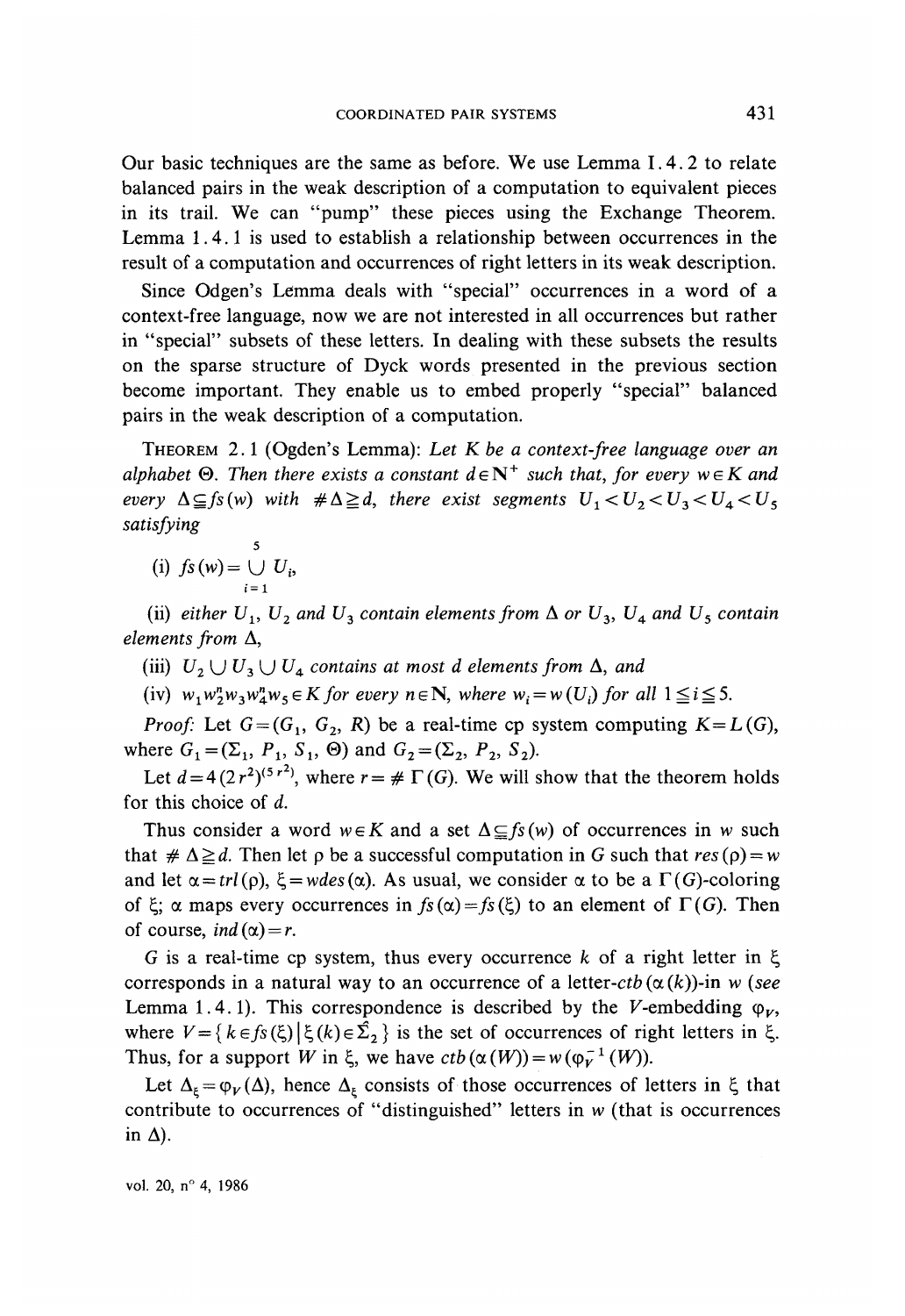Then let  $\Xi = ext_{\xi}(\Delta_{\xi})$  be the extension of  $\Delta_{\xi}$  in  $\xi$ .  $\Delta_{\xi}$  consists of occurrences of right letters in  $\xi$  only, but  $\Xi$  contains at least these and the matching occurrences of left letters in Ç. Consequently, for any ^-complete support  $W, \# (W \cap \Xi) \geq 2 (W \cap \Delta_{\epsilon})$ , and in particular we have  $\# \Xi \geq 2 \# \Delta_{\epsilon} \geq 2d$ .

 $CLAIM$  1: There exists a balanced segment  $W$  in  $\xi$  such that:

- (a)  $\#(W \cap \Delta_{\epsilon}) \leq d$ , and
- (b) W contains

*either an*  $\alpha$ *-uniform*  $\xi$ -*chain*  $\kappa$  with  $|\kappa| = 6$ ,

- *or an*  $\alpha$ *-uniform*  $\xi$ -cochain  $\kappa$  with  $|\kappa| = 3$ ,
- *each pair of which is contained in* S.

*Proof of Claim* 1:  $\Xi$  is a  $\xi$ -complete support, hence  $\xi = \xi(\Xi)$  is an element of  $D_{\Sigma_2}$ . It has length  $|\xi| = \# \Xi \geq 2 d$ .

According to Theorem I.3.1. there exists a balanced segment  $\bar{W}$ =  $(\bar{i}, \bar{i}+1, \ldots, \bar{j})$  in  $\bar{\xi}$  such that  $d < \#\bar{W} \leq 2d$ . If we consider  $\bar{\alpha} = \alpha(\Xi)$  as a  $\Gamma(G)$ -coloring of  $\overline{\xi}$ , then *ind* ( $\overline{\alpha}$ ) = r.

Theorem I.3.5. implies that either  $\bar{W}$  contains an  $\bar{\alpha}$ -uniform  $\bar{\xi}$ -chain  $\bar{\kappa}$ with  $|\bar{\kappa}| = 6$ , or  $\bar{W}$  contains an  $\bar{\alpha}$ -uniform  $\bar{\xi}$ -cochain  $\bar{\kappa}$  with  $|\bar{\kappa}| = 3$ . So let  $\bar{\kappa}$ be either a  $\bar{\xi}$ -chain or a  $\bar{\xi}$ -cochain as above. We consider both cases at the same time.

By Lemma 1.6.  $\Xi$  is a  $\xi$ -proper support. Hence  $\kappa = \varphi_{\Xi}(\overline{\kappa})$  is a  $\xi$ -(co)chain. The pair  $(\overline{i}, \overline{j})$  is  $\xi$ -balanced, thus  $(i, j) = (\varphi_{\overline{\alpha}}(\overline{i}), \varphi_{\overline{\alpha}}(\overline{j}))$  is also  $\xi$ -balanced, because  $\Xi$  is  $\xi$ -proper (see Lemma 1.3).

Let  $W = (i, i+1, \ldots, j)$ . Then *W* is a  $\xi$ -balanced segment that satisfies our claim. This is seen as follows.

(a) 
$$
\# \left( W \cap \Delta_{\xi} \right) \leq (1/2) \# \left( W \cap \Xi \right) = (1/2) \overline{W} \leq d.
$$

(Here we have used the fact that  $\varphi_{\Xi}$  is a bijection between  $\bar{W}$  and  $W \cap \Xi$ .)

(b) Obviously  $\kappa$  is contained in W. Furthermore,  $\kappa$  is  $\alpha$ -uniform. This follows from the  $\bar{\alpha}$ -uniformness of  $\bar{\kappa}$  and the fact that  $\bar{\alpha}(k) = \bar{\alpha}(k_1)$  implies that  $\alpha(\varphi_{\Xi}(k))=\alpha(\varphi_{\Xi}(k_1)).$ 

Hence our claim holds. •

It seems helpful to illustrate some of the notions used in this claim with an example. Since the constants used in the proof become rather large even in simple (but nontrivial) cases we give a "scaled" example: the longest uniform chain in the trail of the computation we present has length 2 and it contains no non-trivial (longer than 1) uniform conchains.

Informatique théorique et Applications/Theoretical Informaties and Applications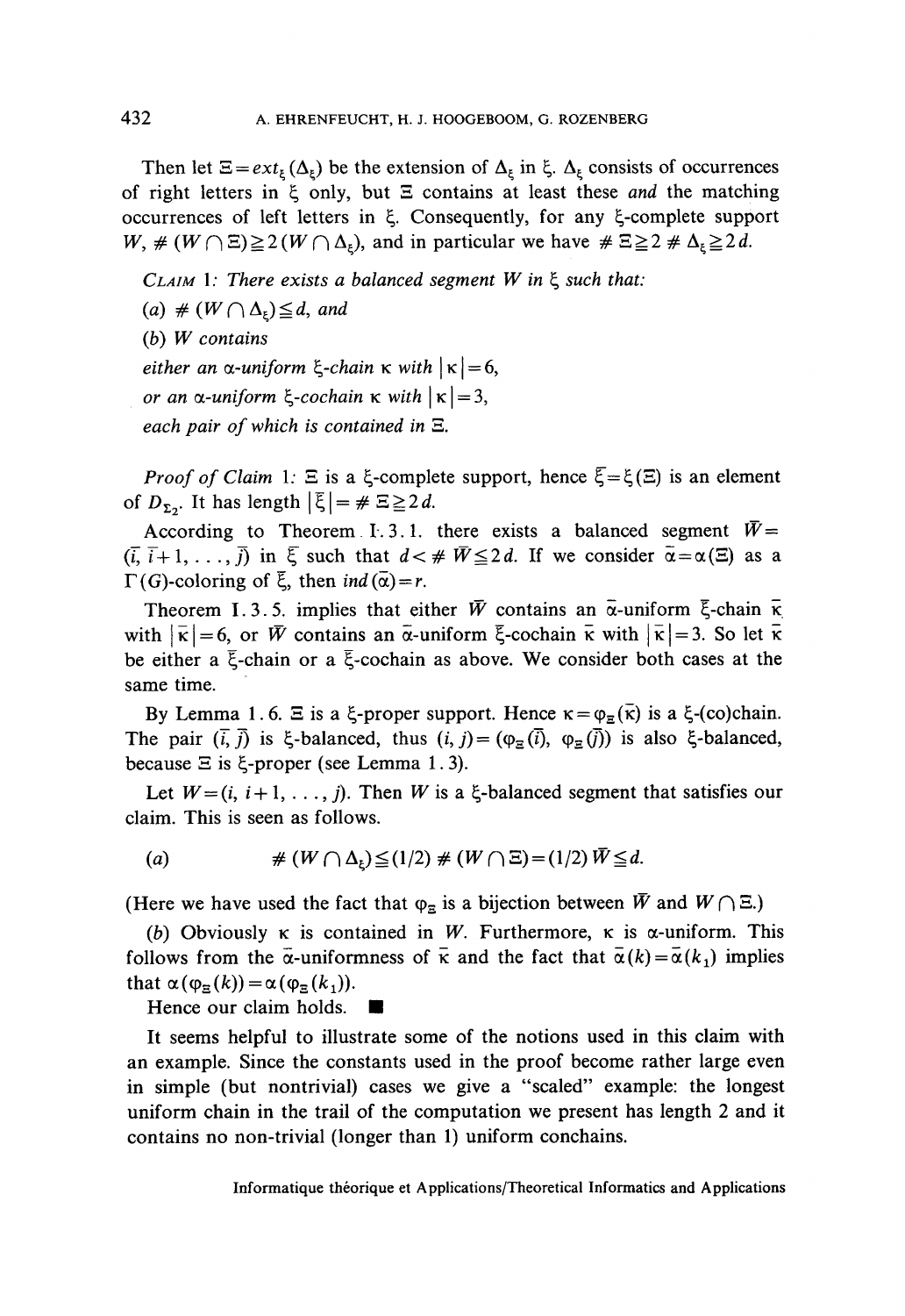*Example* 2.1: Let  $G = (G_1, G_2, R)$  be a cp system which has the following rewrites:

$$
\psi_1 = (X \to aX, A \to BA),
$$
  
\n
$$
\psi_2 = (X \to bY, A \to \Lambda),
$$
  
\n
$$
\psi_3 = (Y \to bX, B \to A),
$$
  
\n
$$
\psi_4 = (Y \to cY, B \to \Lambda)
$$

and

$$
\psi_0 = (Y \to c, B \to \Lambda).
$$

Furthermore, let  $G_1 = (\{X, Y, a, b, c\}, P_1, X, \{a, b, c\})$  and  $G_2 =$  $({A, B}, P_2, A)$ , where  $P_1$  and  $P_2$  are chosen in such a way that they "fit" the set of rewrites.

Consider  $w = aaaabbbcbbc \in L(G)$  together with the set  $\Delta = \{2, 6, 7\}$  of "distinguished" positions in w.

A possible computation  $\rho$  for w in G is determined by the control sequence

cont (p) =  $\Psi_1$ ,  $\Psi_1$ ,  $\Psi_1$ ,  $\Psi_2$ ,  $\Psi_2$ ,  $\Psi_3$ ,  $\Psi_4$ ,  $\Psi_3$ ,  $\Psi_2$ ,  $\Psi_2$ ,  $\Psi_0$ .

This computation has the trail

 $\alpha = trl(\rho) = [X; A] [\psi_1, 0] [\psi_1, 1] [\psi_1, 2] [\psi_1, 0] \dots [\psi_2, 0] [\psi_0, 0].$ 

The weak description  $\xi$  of  $\rho$  is given by

$$
\xi = A\hat{A}BA\hat{A}BA\hat{A}BA\hat{A}\hat{B}A\hat{A}\hat{B}\hat{B}A\hat{A}\hat{B}
$$

and obviously  $fs(\xi) = fs(\alpha) = \{1, 2, ..., 22\}$ .

The occurrences of right letters in  $\xi$ , that is occurrences in  $\alpha$  "contributing" to symbols in w, form the set

 $V = \{2, 5, 8, 11, 14, 15, 17, 18, 19, 21, 22\}.$ 

In V we distinguish the set  $\Delta_{\xi} = \{5, 15, 17\}.$  $cpl_{\varepsilon}(\Delta_{\varepsilon}) = \{4, 5, 12, 15, 16, 17\}.$ 

 $\xi$  contains the following  $\Delta_{\xi}$ -relevant pairs:

 $(3, 22), (4, 5), (6, 19), (9, 18), (12, 15)$ and  $(16, 17).$ 

Of these only (6, 19) and (9, 18) are  $\Delta_{\xi}$ -equivalent. So

out ([(9, 18)]<sub> $\Delta_{k}$ </sub> $) = out$  ((6, 19), (9, 18)) = (6, 19).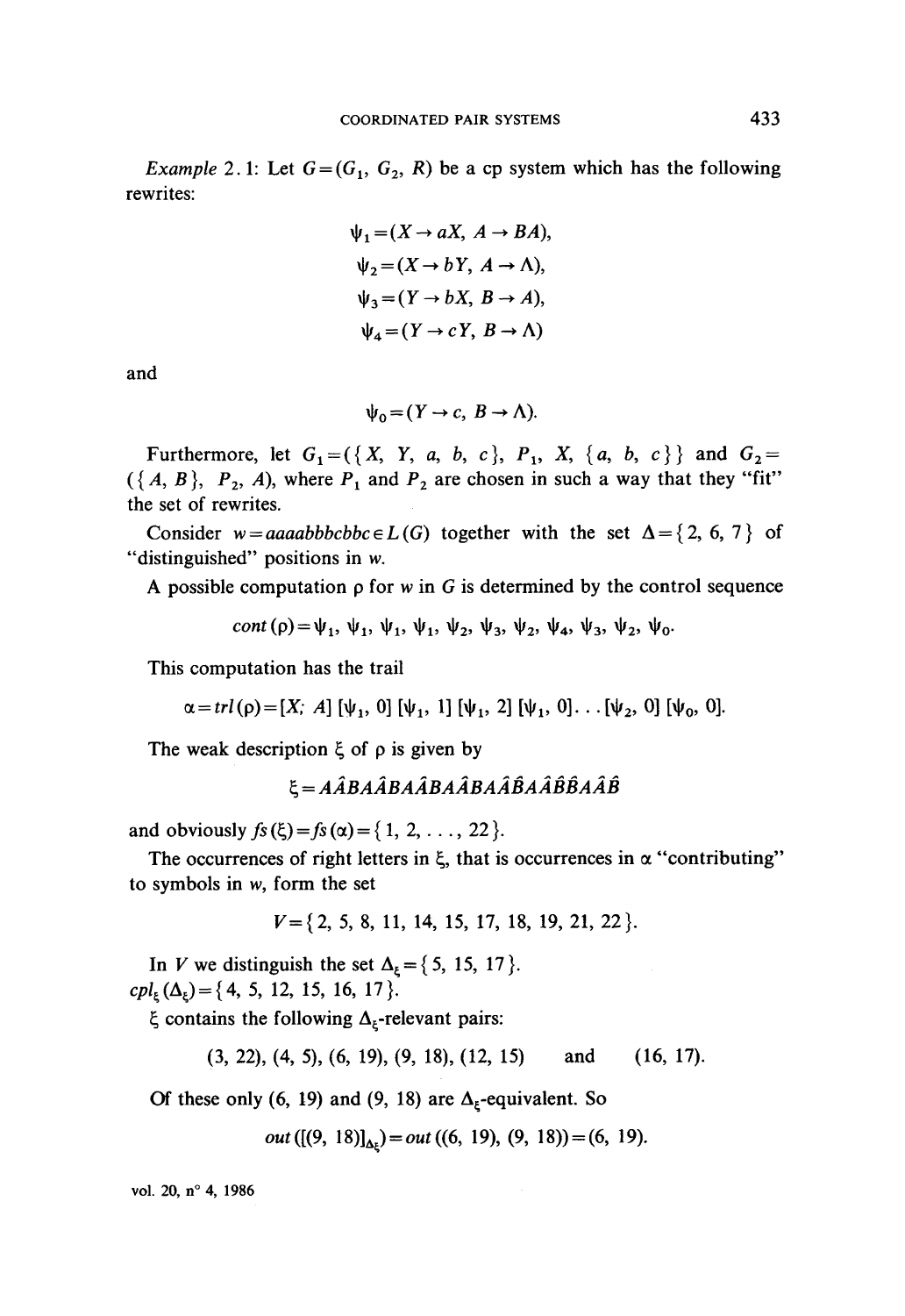Thus

 $\Xi = ext_{\xi}(\Delta_{\xi}) = \{3, 4, 5, 6, 12, 15, 16, 17, 19, 22\}.$ 

Then

$$
\bar{\xi} = \xi(\Xi) = BA\hat{A}BB\hat{B}A\hat{A}\hat{B}\hat{B}
$$

and

 $\bar{\alpha} =$ 

$$
\alpha(\Xi) = [\psi_1, 1][\psi_1, 2][\psi_1, 0][\psi_1, 1][\psi_1, 1][\psi_3, 0][\psi_3, 1][\psi_2, 0][\psi_3, 0][\psi_0, 0].
$$

 $\overline{\xi}$  has an  $\overline{\alpha}$ -uniform chain  $\overline{\kappa} = (4, 9), (5, 6)$  which is mapped by  $\varphi_{\overline{\alpha}}$  to the α-uniform ξ-chain  $\kappa = (6, 19), (12, 15)$ .

The above may be depicted as follows.

Informatique théorique et Applications/Theoretical Informatics and Applications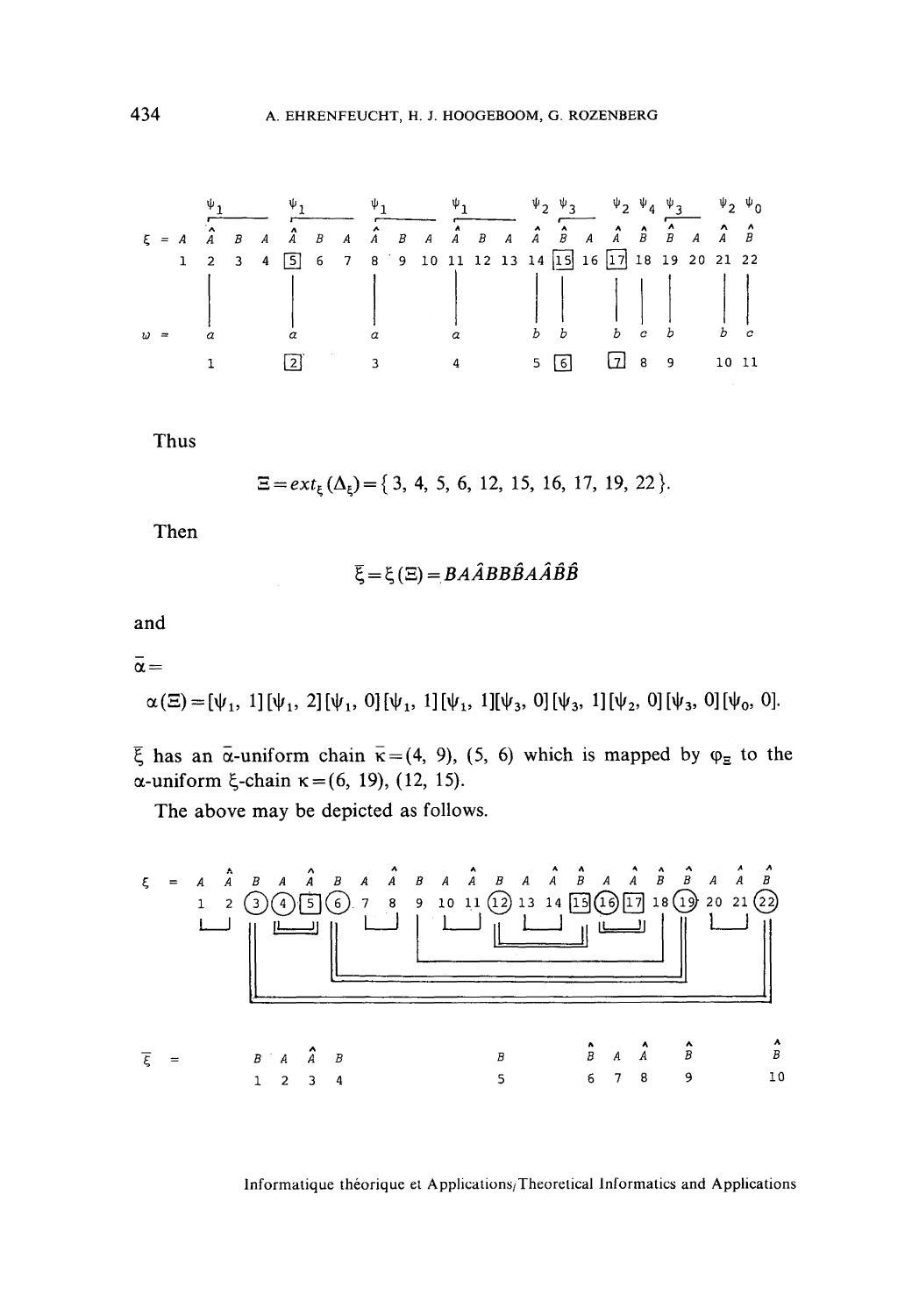

All the computations in our cp system are given by the following diagram.

(End of Example 2.1.).  $\blacksquare$ 

*Proof of Theorem* 2.1 (continued):

The above claim enables us to find a splitting of  $\alpha$  suitable for the application of the Exchange Theorem.

Let  $W$  be as in the statement of Claim 1. We consider separately the case when *W* contains a chain and the case when *W* contains a cochain.

(1) Let  $\kappa = (i_1, j_1), \ldots, (i_6, j_6)$  be a  $\alpha$ -uniform  $\xi$ -chain contained in W. Then let  $W_0$ ,  $W_1$ , ...,  $W_{12}$  be the *K*-splitting of  $\xi$ .

The following two claims are helpul in proving the second condition from the statement of Theorem 2.1.

CLAIM 2:  $W_6 \cap \Delta_{\epsilon} \neq \emptyset$ .

*Proof of Claim 2:*  $\kappa$  contains only  $\Delta_{\xi}$ -relevant pairs, especially  $(i_6, j_6) \subseteq \Xi = ext_{\xi}(\Delta_{\xi})$ . Hence  $W_6 \cap \Delta_{\xi} \neq \emptyset$ .

CLAIM 3: There exist two pairs  $P_s = (i_s, j_s)$  and  $P_t = (i_t, j_t)$  of  $\kappa$ , where  $1 \leq s < t \leq 5$ *, such that* 

*either*  $W_s \cap \Delta_\varepsilon \neq \emptyset$  and  $W_{\iota} \cap \Delta_{\varepsilon} \neq \varnothing$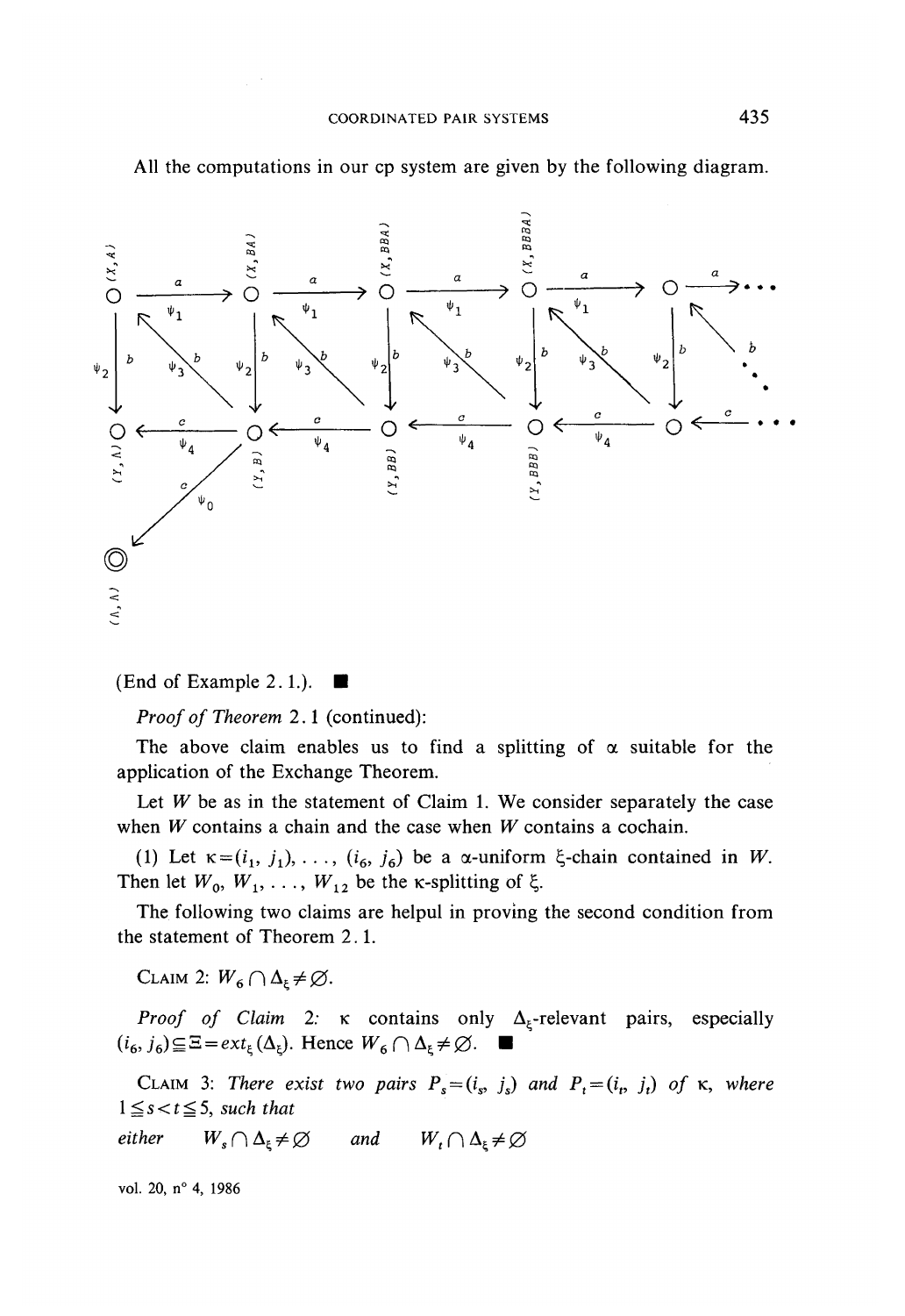*or*  $W_{12-t} \cap \Delta_t \neq \emptyset$  and  $W_{12-t} \cap \Delta_t \neq \emptyset$ .

*Proof of Claim* 3: Observe that by definition  $\Delta_{\xi}$  contains only occurrences of right letters in  $\xi$ . Hence the occurrences  $i_1, \ldots, i_5$  all belong to  $\Xi - \Delta_{\xi}$ .

We consider separately three cases, depending on how many of the occurrences  $j_1, \ldots, j_5$  are contained in  $\Delta_{\xi}$ .

(a) There exist *s*, *t* with  $1 \le s < t \le 5$  such that  $j_s$ ,  $j_t \in \Delta_{\xi}$ .

Then clearly "or" holds.

(b) There exists exactly one r,  $1 \le r \le 5$ , such that  $j_r \in \Delta_{\xi}$ .

Since obviously  $W_{12-r} \cap \Delta_{\xi} \neq \emptyset$ , "or" holds whenever for some  $p \neq r$  $W_{12-p} \cap \Delta_{\xi} \neq \emptyset$ . So assume that this is not the case; for every  $p \neq r$  we have  $W_{12-p} \cap \Delta_{\xi} = \varnothing.$ 

Then let

$$
s = \begin{cases} 3, & \text{if } r \in \{1, 2\}, \\ 1, & \text{if } r \in \{3, 4, 5\}, \end{cases}
$$
  

$$
t = \begin{cases} 4, & \text{if } r \in \{1, 2, 3\}, \\ 2, & \text{if } r \in \{4, 5\}. \end{cases}
$$

and

Note that *r* is different from all elements of  $\{s, s+1, t, t+1\}$ .

Since  $(i_s, j_s) \cup (i_{s+1}, j_{s+1}) \subseteq \Xi - \Delta_k$ , Lemma 1.5.(3) implies that either  $W_s \cap \Delta_{\xi} \neq \emptyset$  or  $W_{12-s} \cap \Delta_{\xi} \neq \emptyset$ .

But we have assumed that  $W_{12-s} \cap \Delta_{\xi} = \emptyset$ , consequently  $W_s \cap \Delta_{\xi} \neq$ 

In the same way we deduce that  $W_t \cap \Delta_{\xi} \neq \emptyset$ .

Hence we are left with the "either" case of the claim.

(c) For all  $1 \le r \le 5$  we have  $j_r \in \Xi - \Delta_k$ .

Then applying Lemma 1.5.(3) to  $(i_r, j_r)$ ,  $(i_{r+1}, j_{r+1})$  we find that, for each  $1 \le r \le 4$ , either  $W_r \cap \Delta_\xi \ne \emptyset$  or  $W_{12-r} \cap \Delta_\xi \ne \emptyset$ . A simple counting argument yields that at least two of the sets  $W_1$ ,  $W_2$ ,  $W_3$ ,  $W_4$ ,  $W_8$ ,  $W_9$ ,  $W_{10}$  and  $W_{11}$ that have a nonempty intersection with  $\Delta_{\xi}$  must lie at "the same side" of  $W_{6}$ 

This implies that our claim holds.

Let *s, t* be as in the above claim. We write

$$
\overline{W}_1 = \bigcup_{k=0}^{t-1} W_k,
$$

Informatique théorique et Applications/Theoretical Informaties and Applications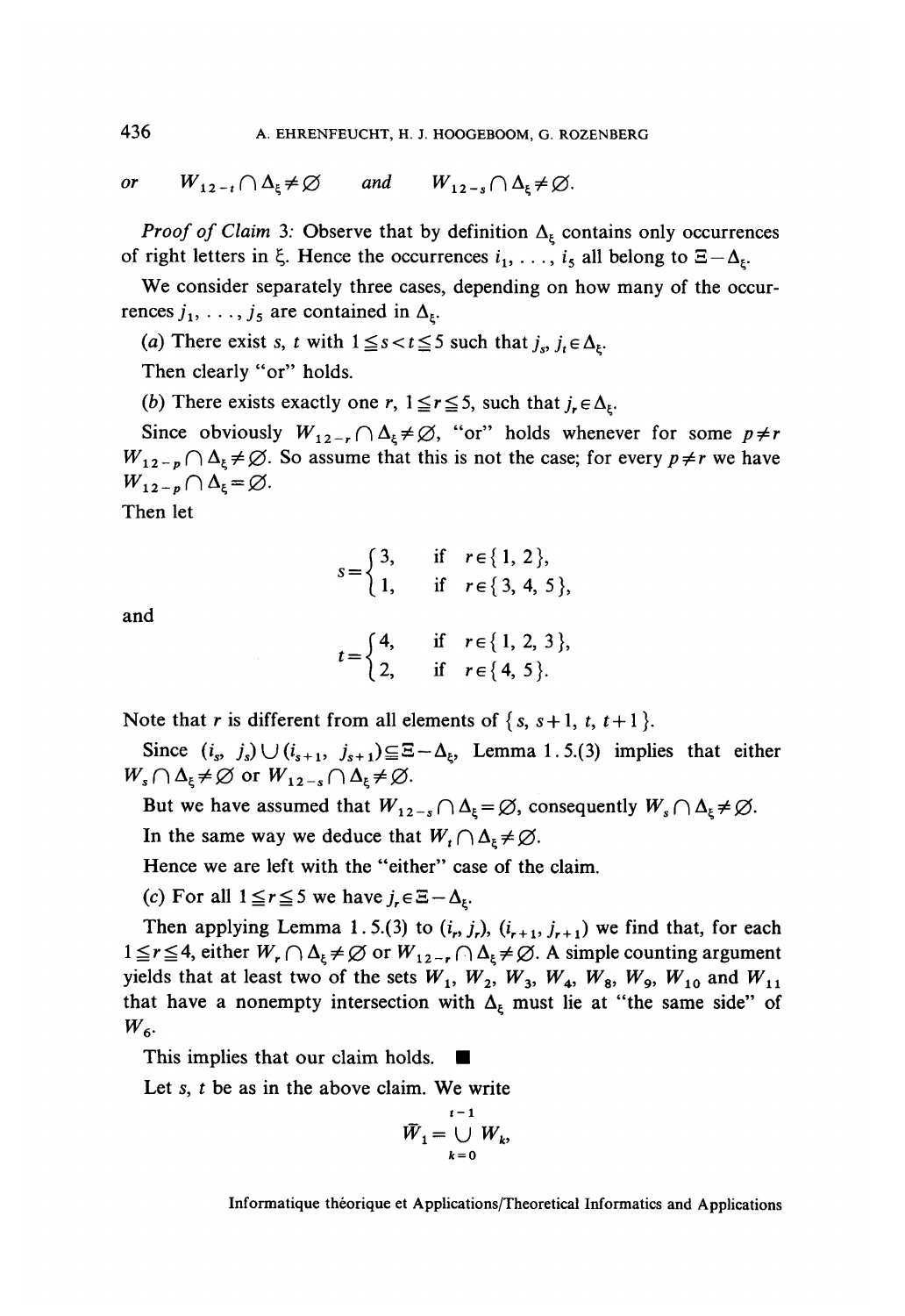$$
\overline{W}_2 = \bigcup_{k=t}^{5} W_k,
$$
  

$$
\overline{W}_3 = W_6,
$$
  

$$
\overline{W}_4 = \bigcup_{k=7}^{12-t} W_k
$$

and

$$
\bar{W}_5 = \bigcup_{k=12-t+1}^{12} W_k.
$$

Now we show that, for  $i = 1, \ldots, 5$ ,  $U_i = \varphi_V^{-1}(\bar{W}_i)$  satisfies the statement of the theorem. This is seen as follows.

(0) Obviously  $\overline{W}_1 < \overline{W}_2 < \ldots < \overline{W}_5$ . Hence  $U_1 < U_2 < \ldots < U_5$ . because  $\varphi_V^{-1}$  is an increasing function.

(i) 
$$
\bigcup_{i=1}^{5} \overline{W}_i = \bigcup_{k=0}^{12} W_k = fs(\xi) \supseteq V.
$$

Hence

$$
\bigcup_{i=1}^{5} U_i = \varphi_V^{-1} \big( \bigcup_{i=1}^{5} \bar{W}_i \big) \supseteq \varphi_V^{-1} \big( V \big) = f_S \big( w \big).
$$

The reverse inclusion is obvious.

 $\sum_{i=0}^{5}$  Consequently  $\bigcup U_i = f_s(w)$ .

(ii) Clearly, if  $\overline{W}_i \cap \Delta_{\xi} \neq \emptyset$ , then  $U_i \cap \Delta \neq \emptyset$  for  $i = 1, 2, ..., 5$ .

Thus, by Claim 2,  $U_3$  contains an element from  $\Delta$ . Moreover Claim 3 implies that either  $U_1$  and  $U_2$  or  $U_4$  and  $U_5$  contain elements from  $\Delta$ .

 $\mathbf{I}$ : (iii) The chain  $\kappa$  is contained in *W*, so  $\bigcup_{k=1} W_k \subseteq W$ .

On the other hand, according to Claim 1,  $# (W \cap \Delta_{\xi}) \geq a$ .

Hence, because  $\bigcup_{i=2} W_i \subseteq \bigcup_{k=1} W_k$  we have  $\# \bigcup_{i=2} W_i \cap \Delta_{\xi} \big) \cong a$ . From this it follows that  $\bigcup_{i=2}^{4} U_i = \varphi_V^{-1} \left( \bigcup_{i=2}^{4} \overline{W}_i \right)$  contains at most *d* elements from  $\Delta$ . (iv) Let  $\alpha_i = \alpha(\overline{W}_i)$  for  $i = 1, \ldots, 5$ . Then  $\alpha_1 \alpha_2 \alpha_3 \alpha_4 \alpha_5 = \frac{trl(\rho)}{2}$ .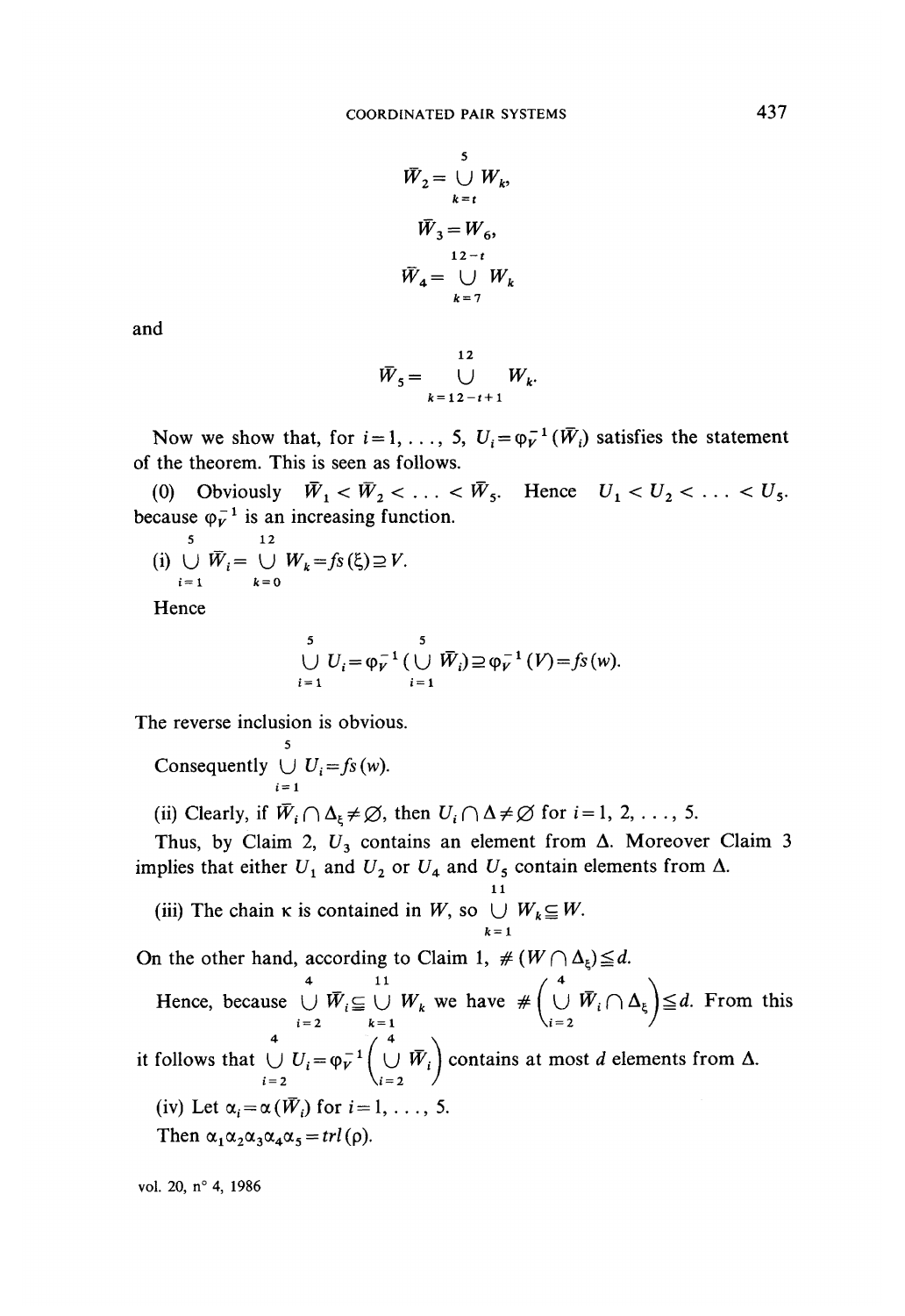$(i_p, j_t)$  and  $(i_6, i_6)$  are  $\alpha$ -equivalent  $\xi$ -nested pairs. Hence by Lemma 1.4.2.  $\alpha_2 \alpha_3 \alpha_4 \sim \alpha_3$ .

Exchanging these pieces in the trails of two copies of the computation  $\rho$ leads to (unique) successful computations  $\rho_0$  and  $\rho_2$  in G such that

$$
trl(\rho_0) = \alpha_1 \alpha_3 \alpha_5 \quad \text{and} \quad trl(\rho_2) = \alpha_1 \alpha_2 \alpha_3 \alpha_4 \alpha_4 \alpha_5 = \alpha_1 \alpha_2^2 \alpha_3 \alpha_4^2 \alpha_5.
$$

We apply the Exchange Theorem once again, this time to the equivalent pieces  $\alpha_3$  (in  $\rho_2$ ) and  $\alpha_2\alpha_3\alpha_4$  (in  $\rho$ ) to obtain a successful computation  $\rho_3$  in G such that

$$
trl(\rho_3) = \alpha_1 \alpha_2^2 \alpha_2 \alpha_3 \alpha_4 \alpha_4^2 \alpha_5 = \alpha_1 \alpha_2^3 \alpha_3 \alpha_4^3 \alpha_5.
$$

Continuing in this way we get an infinite sequence of successful computations  $\rho_0$ ,  $\rho_1 = \rho$ ,  $\rho_2$ ,  $\rho_3$ , ... in G such that, for every  $n \in \mathbb{N}$ ,  $\text{trl}(\rho_n) = \alpha_1 \alpha_2^n \alpha_3 \alpha_4^n \alpha_5$ .

This implies that  $res(\rho_n) \in L(G) = K$  for every  $n \in \mathbb{N}$ .

Hence, for all  $n \in \mathbb{N}$ ,  $w_1 w_2^n w_3 w_4^n w_5 \in L(G) = K$ , where

$$
w_i = ctb(\alpha_i) = ctb(\alpha(\overline{W}_i)) = w(\varphi_V^{-1}(\overline{W}_i)) = w(U_i).
$$

This proves the theorem in the "chain-case".

and the angle

*Example* 2.1 (continued): Let  $\bar{W}_1$ ,  $\bar{W}_2$ , ...,  $\bar{W}_5$  be the *k*-splitting of  $\xi$  and let for  $i = 1, 2, ..., 5, U_i = \varphi_V^{-1}(\bar{W}_i)$ .

Then

$$
U_1 = \{1, 2\}, U_2 = \{3, 4\}, U_3 = \{5, 6\}, U_4 = \{7, 8, 9\}
$$
 and  $U_5 = \{10, 11\}.$ 

Applying the Exchange Theorem to the equivalent subwords of  $\xi$ 

$$
BA\widehat{A}BA\widehat{A}BA\widehat{A}\widehat{B}A\widehat{A}\widehat{B}\widehat{B}=\xi(\overline{W}_2\cup\overline{W}_3\cup\overline{W}_4) \quad \text{and} \quad BA\widehat{A}\widehat{B}=\xi(\overline{W}_3)
$$

it is possible to find it computations in  $G$  for the words

$$
w(U_1) w(U_2)^n w(U_3) w(U_4)^n w(U_5) = aa(aa)^n bb (bcb)^n bc
$$
, for all  $n \in \mathbb{N}$ .

Note that  $U_2 \cap \Delta = \emptyset$  and  $U_5 \cap \Delta = \emptyset$ , thus this partition of  $f_s(w)$  does not satisfy the second condition of Theorem 2.1 (End of Example 2.1.).  $\blacksquare$ 

(2) Let  $\kappa = (i_1, j_1), (i_2, j_2), (i_3, j_3)$  be a  $\alpha$ -uniform  $\xi$ -cochain contained in W.

Let  $W_0, W_1, \ldots, W_6$  be the k-splitting of  $\xi$ . The following result can be proved in the same way as Claim 2.

CLAIM 4:  $W_1 \cap \Delta_{\xi} \neq \emptyset$ ,  $W_3 \cap \Delta_{\xi} \neq \emptyset$  and  $W_5 \cap \Delta_{\xi} \neq \emptyset$ .

Informatique théorique et Applications/Theoretical Informatics and Applications